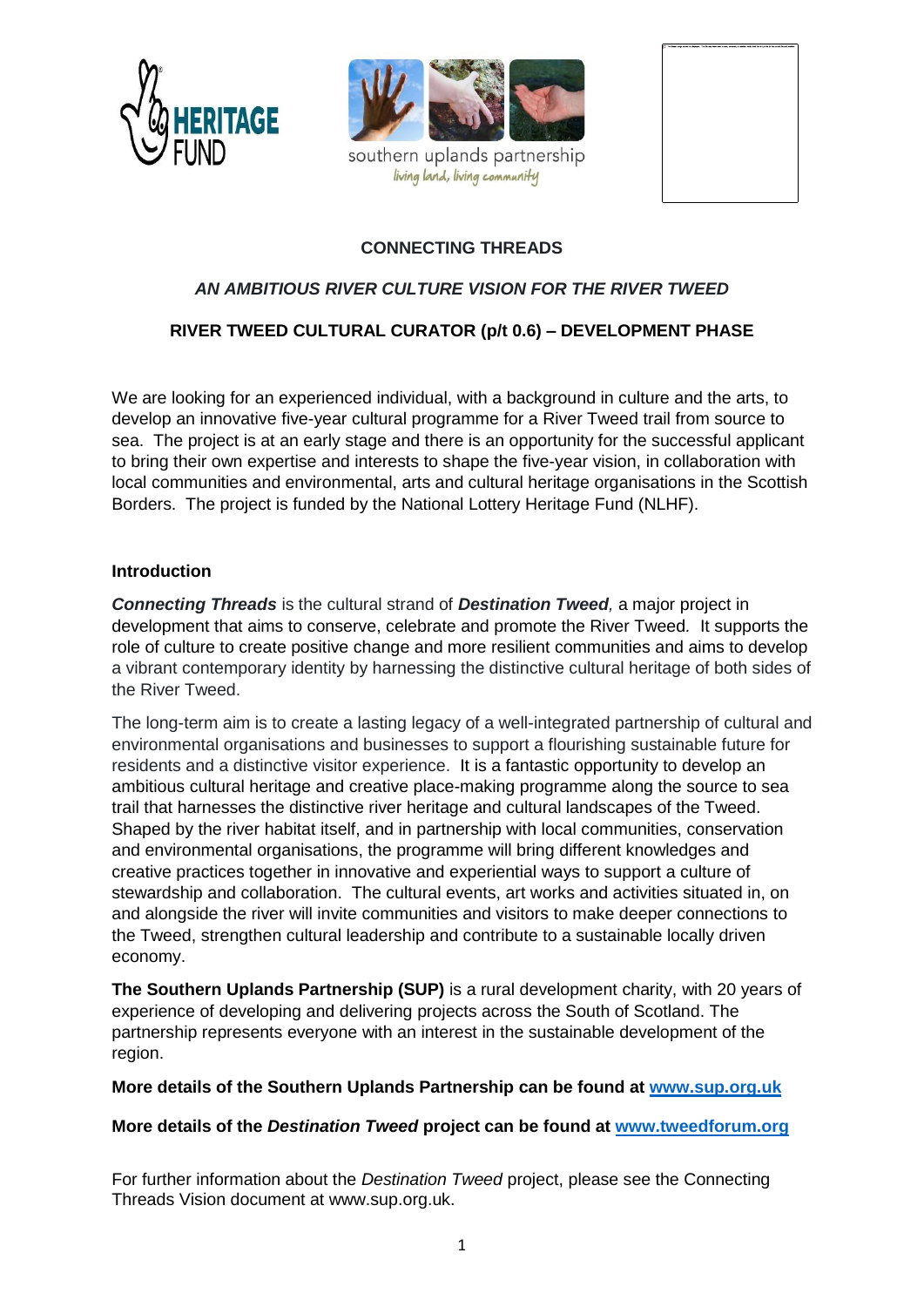#### **Job Description**

The focus of the **development phase** is to engage with communities of interest (cultural, heritage, environmental and educational organisations) and communities of place, to shape a five-year multi-stranded cultural programme along the length of the Tweed Trail within the Scottish Borders, North Northumberland and Dumfries and Galloway. The River Tweed Cultural Curator (p/t 0.6) will work alongside and in collaboration with the River Culture Animateur and will be expected in the development phase to contribute to working up a vision for the second-round bid to the National Lottery Heritage Fund (NLHF) and to secure additional match funding from other sources.

The duration of the post will initially be 12 months (October 2020 to September 2021). If funding is secured in March 2022, the postholder may be appointed for the five-year programme of projects. This will be determined by appropriate completion of duties during the development phase, the agreement of the partners and a review process.

The post during this development phase will be based at the Southern Uplands Partnership office at Lindean Mill, Galashiels, TD1 3PE.

#### **Reporting**

The postholder will report directly to the Partnership Manager of the Southern Uplands Partnership. Additional support and sector advice will be available from the Creative Director of CABN and the CABN Arts Advocates. Regular liaison and close collaboration will be required between the River Tweed Cultural Curator, the River Culture Animateur and *Destination Tweed* project partners and representatives of Tweed Forum, in particular the *Destination Tweed* Project Management Team.

## **Responsibilities**

The River Tweed Cultural Curator in the Development Phase will be responsible for:

- Developing a detailed programme of annual events and activities that are ready for the start of the delivery phase (who, what, when, how, cost, funding, etc).
- Contributing to the development of the NLHF Activity Plan, led by the *Destination Tweed* Project Management Team. The Activity Plan is the key engagement document within the funding proposal, due for submission in November 2021.
- Making the wider over-arching connections between the three river zones (Upper, Middle and Lower Tweed) and between the other *Destination Tweed* partners.
- Developing a vision for the five-year programme in collaboration with the River Culture Animateur, other project partners, local communities and arts and cultural organisations.
- Curating a River Festival for the first year of the five-year programme.
- Securing additional funding for the five- year programme.
- Assisting with supporting the Pathfinder Artist Residency in the Upper Tweed (funding tbc).
- Contributing to the delivery of a series of shared learning and cultural leadership events.
- Contributing to a cultural audit and digital mapping project.
- Monitoring, reporting and documentation of development phase activities.
- Management of project budget and reporting to the *Destination Tweed* Project Management Team.